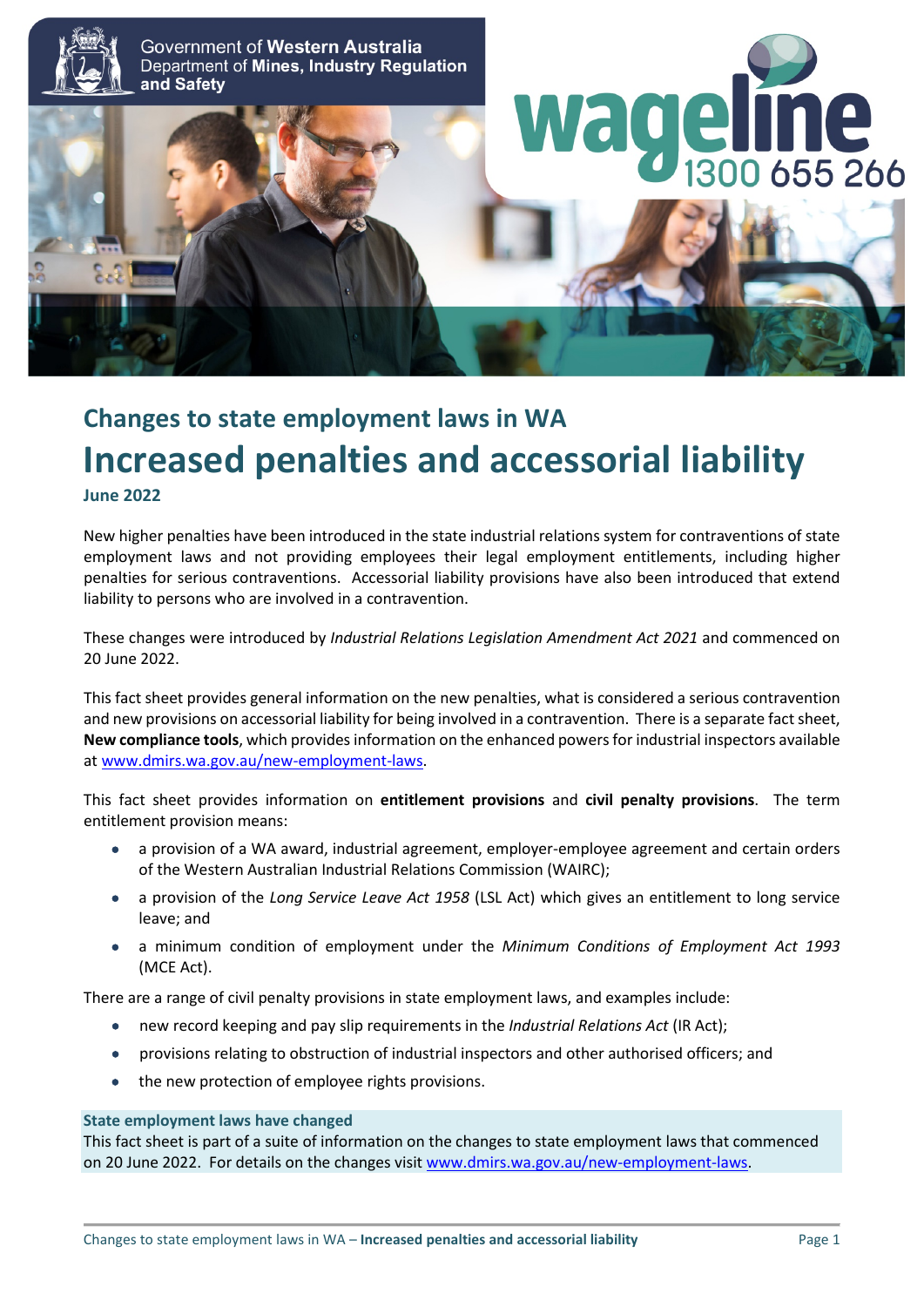## **Increased penalties**

Under the new penalty provisions:

- maximum penalties for contravening an entitlement provision have increased from \$2,000 to \$65,000 for bodies corporate and \$13,000 for individuals;
- maximum penalties for contravening a civil penalty provision have increased from \$5,000 to \$65,000 for bodies corporate and \$13,000 for individuals;
- higher penalties for serious contraventions have been established \$650,000 for bodies corporate and \$130,000 for individuals; and
- penalties for contravening the LSL Act have been introduced.

Bodies corporate are liable for higher penalty amounts. For example, incorporated national system employers covered by the LSL Act are subject to the higher penalty amounts for a contravention of the Act. Bodies corporate that are held to be accessorily liable are also subject to the higher penalty amounts.

The penalty amounts for non-compliance with an order of the Industrial Magistrates Court (such as an order to produce certain employment records to an industrial inspector) have also increased. As non-compliance with such an order is an offence provision, the penalty amounts are expressed as fines. A person is subject to a fine of \$13,000, as well as a daily fine of \$1,000 for each day or part day during which the offence continues.

### **Serious contraventions**

New provisions relating to serious contraventions of civil penalty provisions and entitlement provisions have been added to the IR Act. These provisions are intended to address contraventions that are knowingly committed and form part of a systematic pattern of conduct by a person (commonly referred to as 'wage theft').

The maximum penalties for serious contraventions are 10 times higher than for other contraventions, reflecting the seriousness of the conduct and the need for specific and general deterrence. There is also the capacity for representation costs to be ordered against a person who has committed a serious contravention.

A contravention is a serious contravention if the contravening conduct was **knowingly committed** and part of a **systematic pattern of conduct** relating to one or more other persons. The term "knowingly commits" is intended to refer to a conscious and deliberate choice. The term "systematic pattern of conduct" is intended to refer to a recurring pattern of methodical conduct or a series of coordinated acts over time – it is not intended to encompass ad hoc or inadvertent conduct.

A body corporate may be liable for a serious contravention and a contravention by a body corporate is knowingly committed if it expressly, tacitly or impliedly authorised the contravention. The authorisation may be given by an individual within the organisation, such as an office holder. Alternatively, the authorisation may be given via a policy, rule or practice that exists within the organisation.

There are a range of factors that the Industrial Magistrates Court may need to consider in determining whether there has been a systematic pattern of conduct, including:

- the number of contraventions committed;
- the period over which the relevant contraventions were committed;
- the number of other persons affected by the relevant contraventions;
- the person's response, or failure to respond, to any complaints made about the relevant contraventions; and
- whether there were also concurrent record-keeping contraventions.